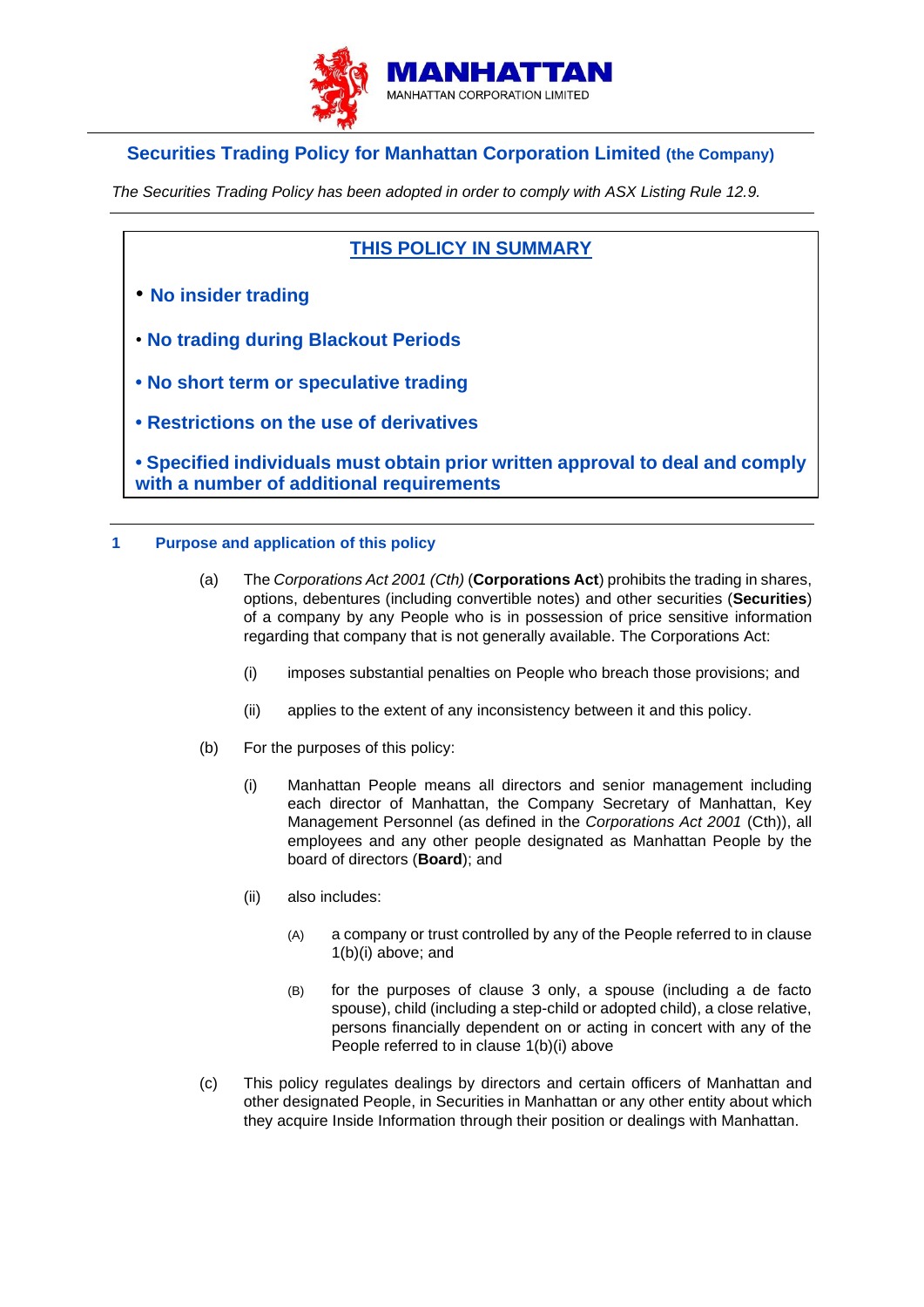- (d) The purpose of this policy is not only to minimise the risk of insider trading, but also to avoid the appearance of insider trading and the significant reputational damage associated with the perception of insider trading.
- (e) This policy is not designed to prohibit Manhattan People from investing in Manhattan Securities, but does recognise that there may be times when directors, officers or certain employees cannot or should not invest in Manhattan Securities.

#### **2 Insider trading**

### **2.1 General prohibition on Insider Trading**

- (a) No Manhattan People may, while in possession of Inside Information (defined in clause [2.2\(a\)\)](#page-1-0) concerning Manhattan, in breach of the Corporations Act:
	- (i) buy, sell or deal in any Manhattan Securities at any time;
	- (ii) procure other People to deal in Manhattan Securities in any way; or
	- (iii) pass on any Inside Information to other People for their own personal gain by dealing in Manhattan Securities in any way (**Insider Trading**).
- (b) All Manhattan People are prohibited from dealing in the Securities of outside companies about which they acquire Inside Information through their position with Manhattan.
- (c) The requirements imposed by this policy are in addition to any legal prohibitions on Insider Trading. Trading in Manhattan Securities is prohibited at any time by a director or Manhattan People if they possess Inside Information, even where the trade occurs outside a Blackout Period; or the trade falls within an exclusion in this policy; or clearance has been given under this policy to trade (whether in exceptional circumstances or otherwise).

### <span id="page-1-0"></span>**2.2 Inside Information**

- (a) Manhattan People are responsible for assessing whether they possess "**Inside Information**". This occurs where:
	- (i) People possess information that is not generally available to the public and, if the information were generally available, a reasonable person would expect it to have a material effect on the price or value of Manhattan Securities (or a decision whether or not to trade in them); and
	- (ii) People know, or ought reasonably to know, the information is not generally available and, if it were generally available, a reasonable person would expect it to have a material effect on the price or value of Manhattan Securities.

A reasonable person would be taken to expect information to have a material effect on the price or value of Securities if the information would, or would be likely to, influence a person who commonly invests in Securities to either deal or not deal in Securities in any way. Inside Information in relation to the Securities of outside companies has the same meaning for the purposes of this policy, except that references to "Manhattan Securities" should be read as references to the Securities of the outside company.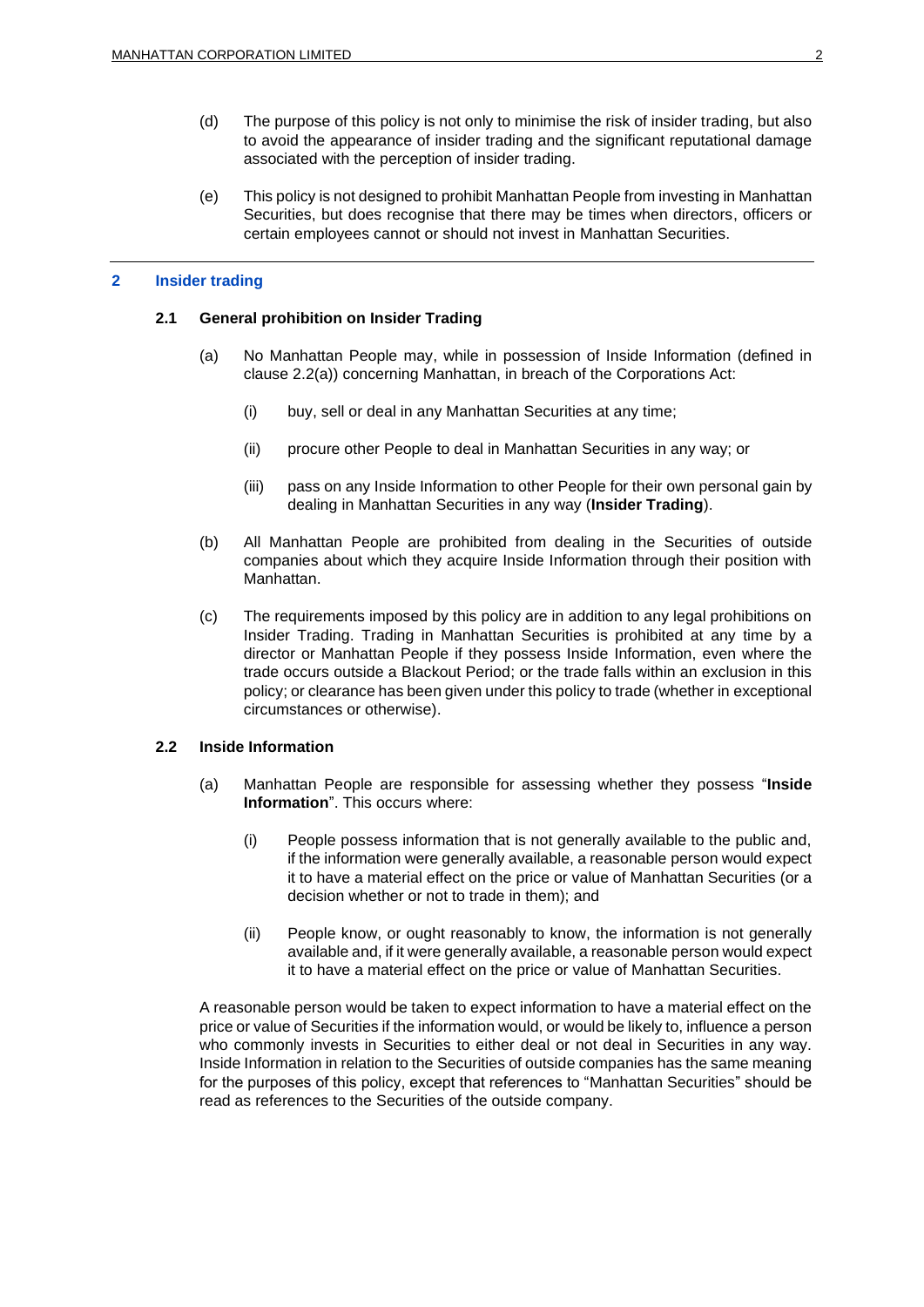### <span id="page-2-0"></span>**3 Restrictions on trading in Blackout**

### **3.1 Blackout Periods**

- (a) Manhattan People, subject to clauses [3.3](#page-3-0) and [5,](#page-5-0) may not buy or sell Manhattan Securities during a Blackout Period (defined below).
- (b) **Blackout Periods** are times when Manhattan People must not deal in the Company's Securities.

The following are mandated Blackout Periods:

- (i) from the close of the ASX trading day on 31 March, 30 June, 30 September and 31 December each year until commencement of the ASX trading day following the release of the Company's quarterly report;
- (ii) from the close of the ASX trading day on 15 February each year, until commencement of the ASX trading day following the release of the Company's Interim Financial Report;
- (iii) from the close of the ASX trading day on 31 August each year, until commencement of the ASX trading day following the release of the Company's Annual Report;
- (iv) from the close of the ASX trading day, being five (5) trading days prior to the date of the Company's Annual General Meeting (**AGM**) until commencement of ASX trading day following the release of the Meeting results; and
- (v) from the close of the ASX trading day, being five (5) trading days prior until commencement of ASX trading day following the anticipated release of price sensitive information or results; and
- (vi) any other period that the Board specifies from time to time.

In summary:

- **(i) Quarterly Cash Reports**, results of the quarter must be released to the ASX by the end of April, July, October and January. The months of **April, July, October** and **January** are *Blackout Periods*.
- **(ii) Interim Financial Report,** results for the period ending 31 December must be released to the ASX by 15 March. The last **2 weeks of February and the first 2 weeks of March** are *Blackout Periods*; and
- **(iii) Financial Year-end,** results for the period ending 30 June must be released to the ASX by 30 September

The month of **September** is a *Blackout Period*.

During Blackout Periods Manhattan People must not deal in any of the Company's financial products or Securities, or in any Securities related to them.

### <span id="page-2-1"></span>**3.2 Ad-hoc restrictions**

Manhattan may impose, without notice and in its sole and absolute discretion, additional restrictions on trading in Manhattan Securities by any or all Manhattan People, as Manhattan considers appropriate. For the avoidance of doubt, Manhattan may impose ad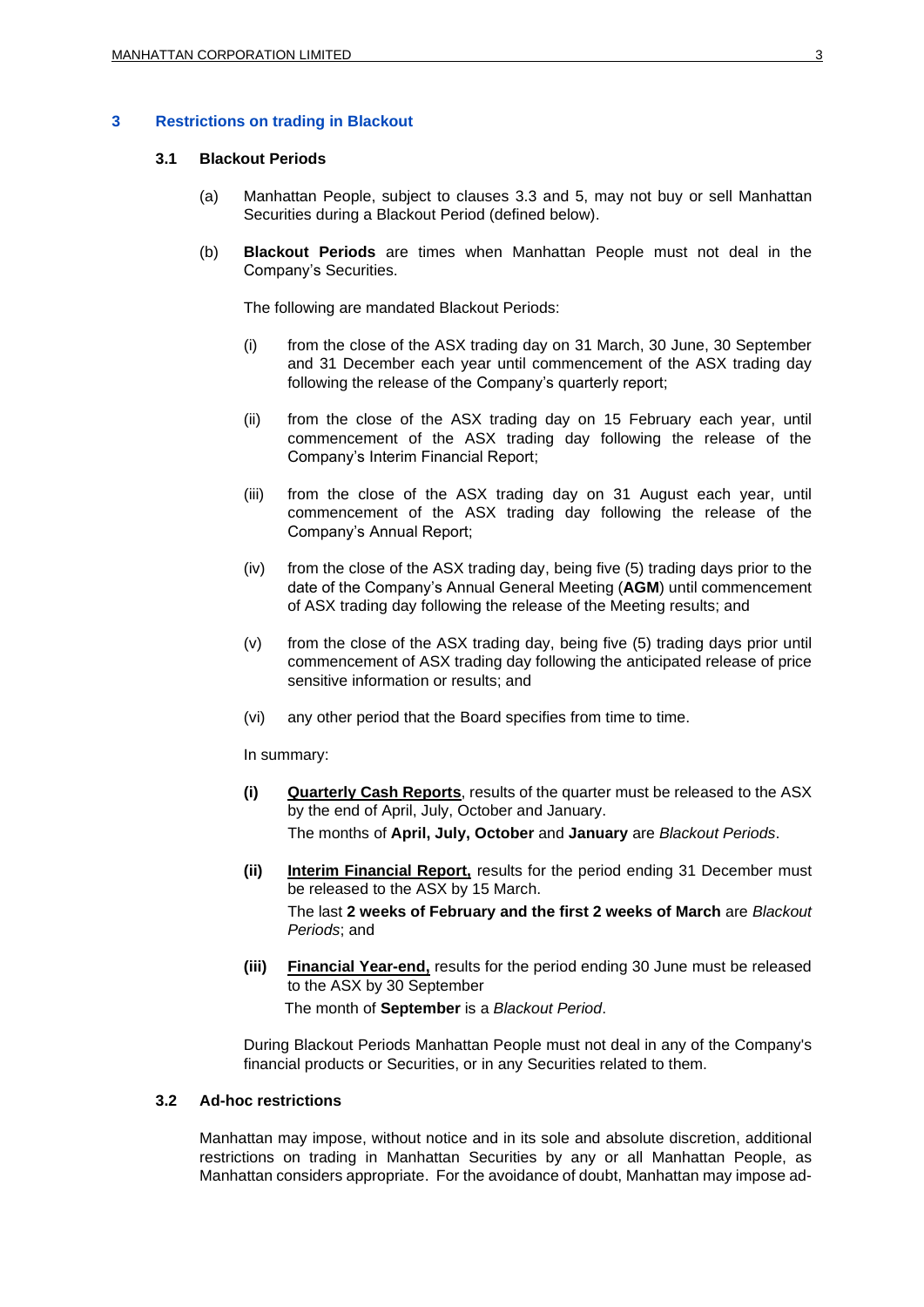hoc restrictions under this clause [3.2](#page-2-1) even where the proposed trade would otherwise take place outside a Blackout Period provided for in this policy. Any restriction communicated by Manhattan to any or all Manhattan People under this clause [3.2](#page-2-1) must be kept strictly confidential.

### <span id="page-3-0"></span>**3.3 Obtaining Written Clearance Prior to Trading**

- (a) Manhattan People must:
	- (i) prior to dealing in Manhattan Securities outside a Blackout Period or where clause [4](#page-4-0) requires the People to obtain a consent under clause [3.3,](#page-3-0) notify the relevant People in clause **Error! Reference source not found.** (the **Authorising Officer**) of their proposed dealing and obtain consent from the Authorising Officer; and
	- (ii) confirm that they are not in possession of any Inside Information; and
	- (iii) after dealing with the Manhattan Securities, provide the Authorising Officer with a transaction confirmation; and
	- (iv) notify the Authorising Officer if they begin to have, or cease to have, a "substantial holding" (as defined in section 9 of the Corporations Act) in Manhattan, or if they have a substantial holding in Manhattan and there is a movement of at least 1% in their holding.
- (b) For the avoidance of doubt, the Manhattan People seeking authorisation cannot be their own Authorising Officer.
- (c) Identification of Authorising Officer:

| <b>People</b><br>seeking<br><b>Manhattan</b><br><b>authorisation</b>               | <b>Authorising Officer</b>                                                   |
|------------------------------------------------------------------------------------|------------------------------------------------------------------------------|
| Chair of the Board                                                                 | An Independent Director.                                                     |
| Other directors, Company Secretary<br>any other Key Management<br>and<br>Personnel | The Chair of the Board or, in their absence an<br>Independent Director.<br>٠ |
| Any other Manhattan People                                                         | The Company Secretary or, in their absence,<br>any Director.                 |

### <span id="page-3-1"></span>**3.4 Exceptional circumstances**

- (a) In exceptional circumstances the Authorising Officer has discretion to approve dealings in Manhattan Securities during a Blackout Period, or other dealings that would otherwise be prohibited by this policy.
- (b) Any approval given under this clause [3.4,](#page-3-1) must be provided by electronic delivery via email. The notification requirements still apply.
- (c) What constitutes "exceptional circumstances" will be assessed on a case-by-case basis within the absolute discretion of the Authorising Officer, and may include, without limitation, severe financial hardship or a requirement to comply with a court order or court enforceable undertaking.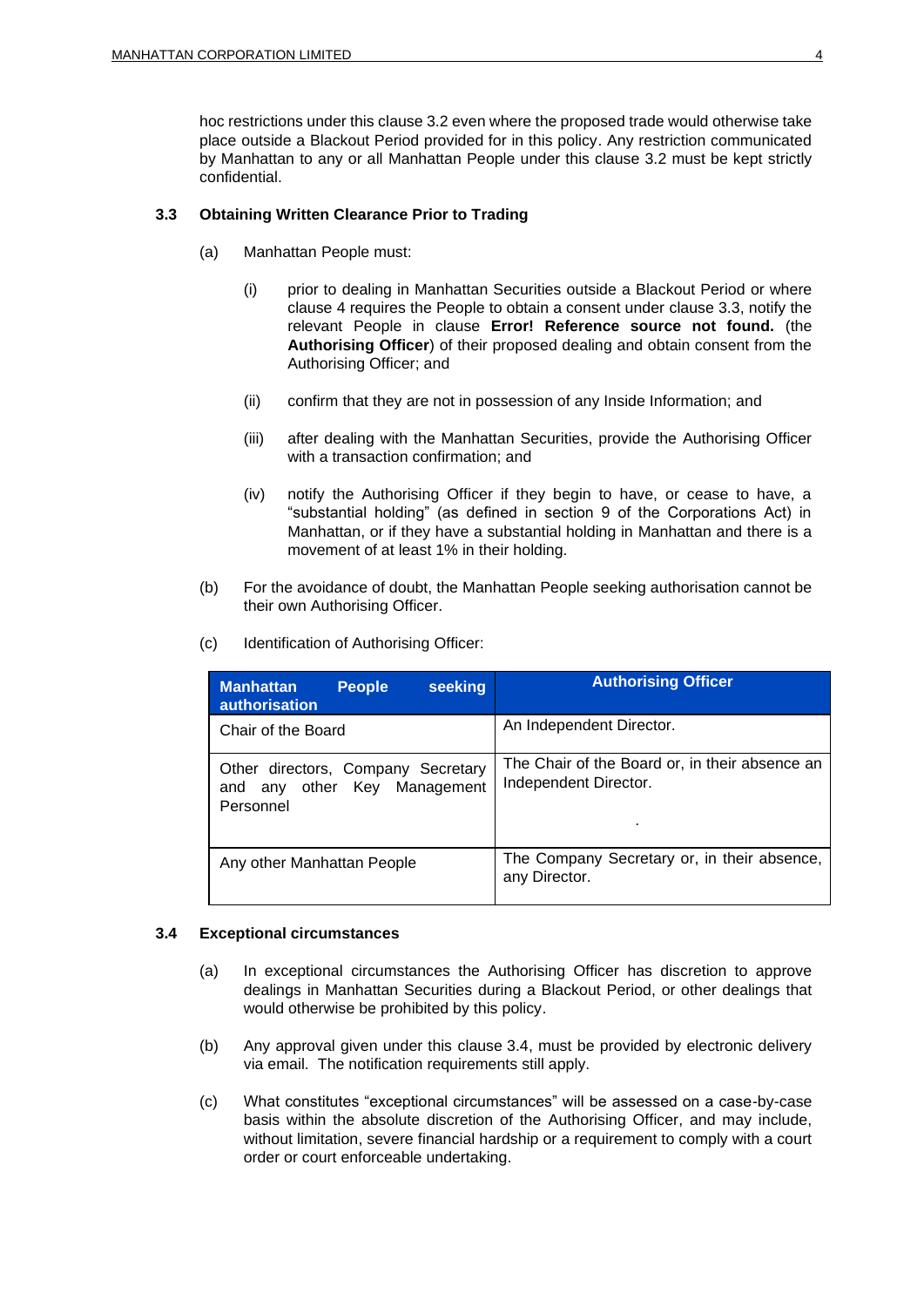- (d) Any decision to grant or refuse to grant clearance to a Manhattan People to trade in Manhattan Securities by the Authorising Officer under this clause [3.4:](#page-3-1)
	- (i) may be made in the Authorising Officer's absolute discretion, without giving any reasons;
	- (ii) can be withdrawn (if clearance has been given) if new information comes to light or there is a change in circumstances;
	- (iii) is final and binding on the Manhattan People seeking clearance; and
	- (iv) must be kept strictly confidential by the Manhattan People and not disclosed to any other People.
- (e) In deciding whether to grant clearance to trade in Manhattan Securities, the Authorising Officer will consider the need to minimise the risk of Insider Trading, and also to avoid the appearance of Insider Trading and the significant reputational damage that may cause.
- (f) Any clearance to trade by the Authorising Officer under this clause [3.4](#page-3-1) is not an endorsement to trade. The Manhattan People doing the trading is individually responsible for their investment decisions and their compliance with insider trading laws. The Manhattan People must carefully consider whether they are in possession of any Inside Information that might preclude them from trading at that time. If Manhattan People are in any doubt, they should not trade.
- (g) If Manhattan People come into possession of Inside Information after receiving a clearance to trade, they must not trade despite having received the clearance.

### **3.5 Company secretary to maintain records**

The Company Secretary will maintain a copy of:

- (a) all requests for an approval to deal in Manhattan Securities submitted by Manhattan People; and
- (b) details of all dealings in Manhattan Securities made by Manhattan People.

### <span id="page-4-0"></span>**4 Other restrictions**

### **4.1 No short term or speculative trading**

Manhattan People must not deal in the same Manhattan Securities within a 6-month period – that is the sale of Manhattan Securities within 6 months after their purchase is strictly prohibited by this policy. This prohibition includes transactions in the derivative markets, involving exchange traded options, share warrants, contracts for difference, and other similar instruments, which are short term or speculative.

### **4.2 No protection arrangements**

The entering into of all types of "protection arrangements" for any Manhattan Securities (or Manhattan products in the derivatives markets):

- (a) is prohibited at any time in respect of any Manhattan Securities which are unvested or subject to a holding lock; and
- (b) otherwise, requires consent under clause [3.3.](#page-3-0)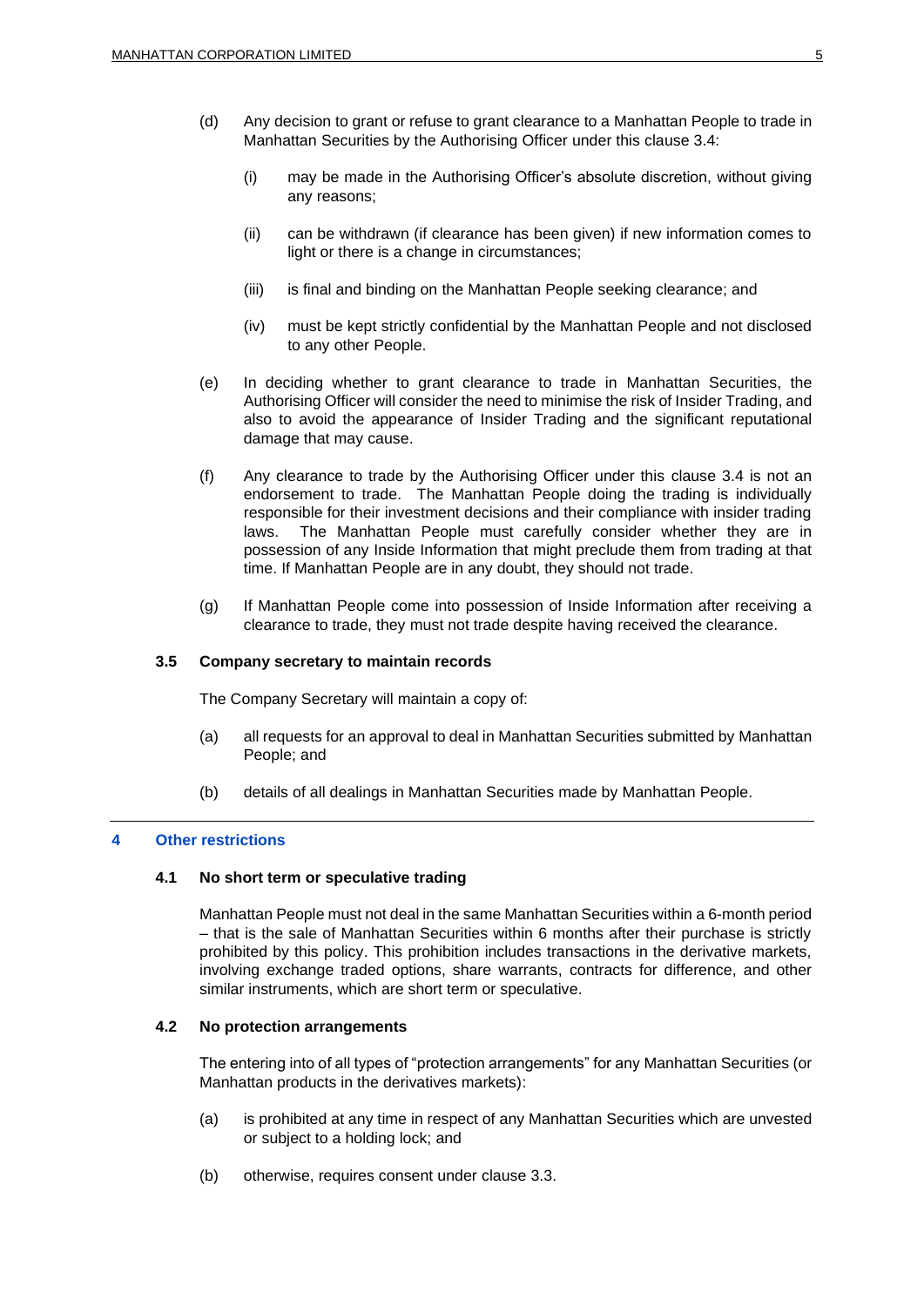For the avoidance of doubt and without limiting the generality of this policy, entering into protection arrangements includes entering into transactions which:

- (a) amount to "short selling" of Securities beyond the Manhattan People's holding of Securities;
- (b) operate to limit the economic risk of any Manhattan People's security holding (e.g. hedging arrangements) including Manhattan Securities held beneficially (for example, in trust or under an incentive plan) on that Manhattan People's behalf; or
- (c) otherwise enable Manhattan People to profit from a decrease in the market price of Securities.

### <span id="page-5-1"></span>**4.3 No granting of security over Manhattan's**

- (a) Manhattan People may not at any time, directly or indirectly, grant any form of security (whether by way of charge, mortgage, pledge or otherwise) over any Manhattan Securities which are unvested or subject to a holding lock, to secure any obligation of that Manhattan People or any third party involving Manhattan Securities.
- (b) Unless clause [4.3\(a\)](#page-5-1) applies, Manhattan People may, directly or indirectly, grant any form of security (whether by way of charge, mortgage, pledge or otherwise) over any of Manhattan Securities, to secure any obligation for Manhattan People or any third party involving Manhattan Securities, with consent under clause [3.3.](#page-3-0)

### **4.4 Trading in outside companies**

Manhattan People must not trade in Securities or financial products of outside companies where they are in possession of Inside Information of that outside company.

### <span id="page-5-2"></span><span id="page-5-0"></span>**5 Exemptions**

- (a) Manhattan People may at any time:
	- (i) trade in Manhattan Securities where the trading does not result in a change of beneficial interest in the Securities;
	- (ii) acquire Securities under any director or employee security plan or through the exercise of options or performance rights under an option or performance rights plan or acquire, or agree to acquire, options or performance rights under an option or performance rights plan. However, any dealing in those Securities remains subject to this policy and the provisions of the Corporations Act;
	- (iii) transfer Manhattan Securities already held into a self-managed superannuation fund or other saving scheme in which the restricted People are a beneficiary;
	- (iv) acquire Manhattan ordinary shares by conversion of Securities giving a right of conversion to Manhattan ordinary shares;
	- (v) acquire Manhattan Securities under a bonus issue made to all holders of Securities of the same class;
	- (vi) undertake to accept, or accept, a takeover offer;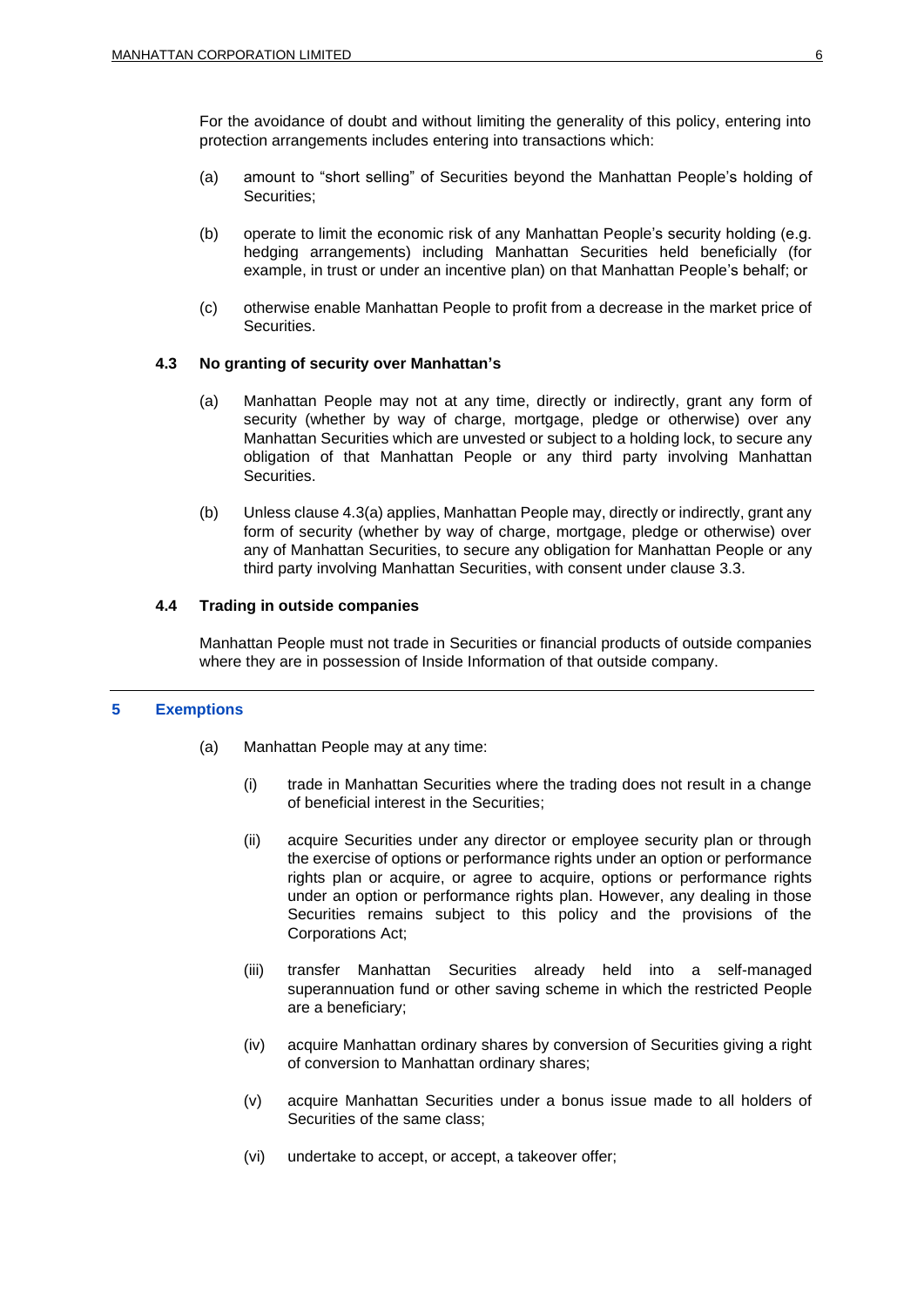- (vii) invest in, or trade in units of, a fund or other scheme (other than a scheme only investing in the Securities of Manhattan) where the assets of the fund or other scheme are invested at the discretion of a third party;
- (viii) a disposal of Manhattan Securities that is the result of a secured lender exercising their rights under a loan or security agreement;
- (ix) where restricted People are a trustee, trade in the Securities managed by that trust provided the restricted People are not a beneficiary of the trust and any decision to trade during a prohibited period is taken by the other trustees or by the investment managers independently of the restricted People;
- (x) trade under an offer or invitation made to all or most of the security holders, such as, a rights issue, a security purchase plan, a dividend or distribution reinvestment plan or an equal access buy-back, where the plan that determines the timing and structure of the offer has been approved by the Board. This includes deciding whether or not to take up the entitlements and the sale of entitlements required to provide for the take up of the balance of entitlements under a renounceable pro rata issue.
- (b) If Manhattan People undertake any of the actions described in paragraph [\(a\),](#page-5-2) they must advise the relevant Authorising Officer (as set out in clause **Error! Reference source not found.**).

### <span id="page-6-0"></span>**6 ASX Notifications**

- (a) Manhattan must notify ASX within 5 business days after any change to a director's relevant interest in Manhattan Securities or a related body corporate of Manhattan, including whether the change occurred inside a Blackout Period and, if so, whether prior written clearance was provided.
- (b) To enable Manhattan to comply with the obligation set out in clause [6\(a\),](#page-6-0) a director must immediately (and no later than 3 business days after any relevant event) notify the Company Secretary in writing of the requisite information for the Company Secretary to make the necessary notifications to the Australian Securities and Investments Commission and ASX as required under the Corporations Act and ASX Listing Rules.
- (c) If Manhattan makes a material change to this trading policy, the amended trading policy will be provided to the ASX for release to the market within 5 business days of the material changes taking effect.

### **7 General**

- (a) A breach of this policy will be regarded as serious misconduct which may lead to disciplinary action, up to and including dismissal.
- (b) This policy will be made available on Manhattan's website.
- (c) If you require any further information or assistance or are uncertain about the application of the law or this trading policy in any situation, please contact the Company Secretary.

### **Change History**

| Date      | <b>Change Reason</b>            |  |
|-----------|---------------------------------|--|
| May 2020  | 1 <sup>st</sup> Revision        |  |
| July 2015 | Policy established by the Board |  |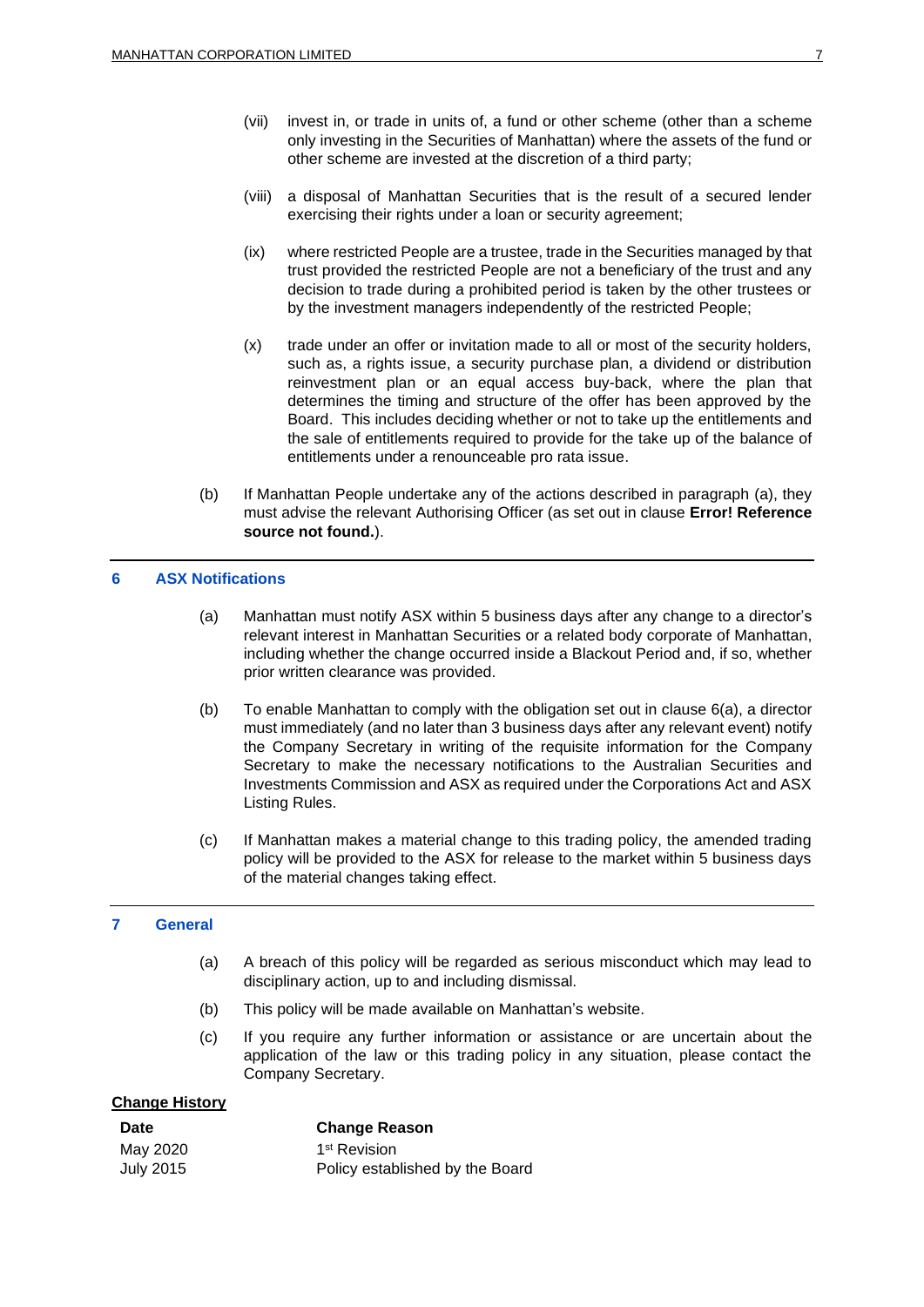### **Request for prior written clearance to trade in Manhattan Corporation Limited Securities**

Company Securities (**Policy**) and provide the following information: in securities of the Company in accordance with the terms of the Company's Policy for Trading in I, state of the Manhattan Person, request prior written clearance/approval to trade

| <b>Details of securities</b>                         |  |
|------------------------------------------------------|--|
|                                                      |  |
|                                                      |  |
|                                                      |  |
|                                                      |  |
| <b>Reason for request</b>                            |  |
| Standard request to trade                            |  |
| OR.<br>Request to trade in exceptional circumstances |  |
|                                                      |  |

Please provide complete details of the circumstances which you wish to be considered as exceptional (attach additional documents if necessary)

| I confirm that: |  |
|-----------------|--|

- I have read and understood the Policy and the proposed trading does not breach the Policy or any legal obligations referred to in it, and in particular, that I am not in possession of any Inside Information in relation to the Company, as defined in the Policy.
- I acknowledge that in accordance with the Policy, I cannot trade in the Company's securities until clearance is given and I understand that any clearance given will be valid only for the period stated in the clearance.
- I understand that approval under the Policy (if given) will not be an endorsement of the above dealing, and that I remain individually responsible for complying with any applicable laws and the Policy.
- There are exceptional circumstances that justify a sale of the relevant Company Securities as the only reasonable course of action and these are attached to this document.

| OFFICE USE – Clearance to be completed by Approving Officer |  |
|-------------------------------------------------------------|--|
| Clearance given by:                                         |  |

| Name of Approving Officer | Signature of Approving Officer |  |
|---------------------------|--------------------------------|--|

Clearance valid for:

 $\Box$  10 business days from the date of clearance (default period)